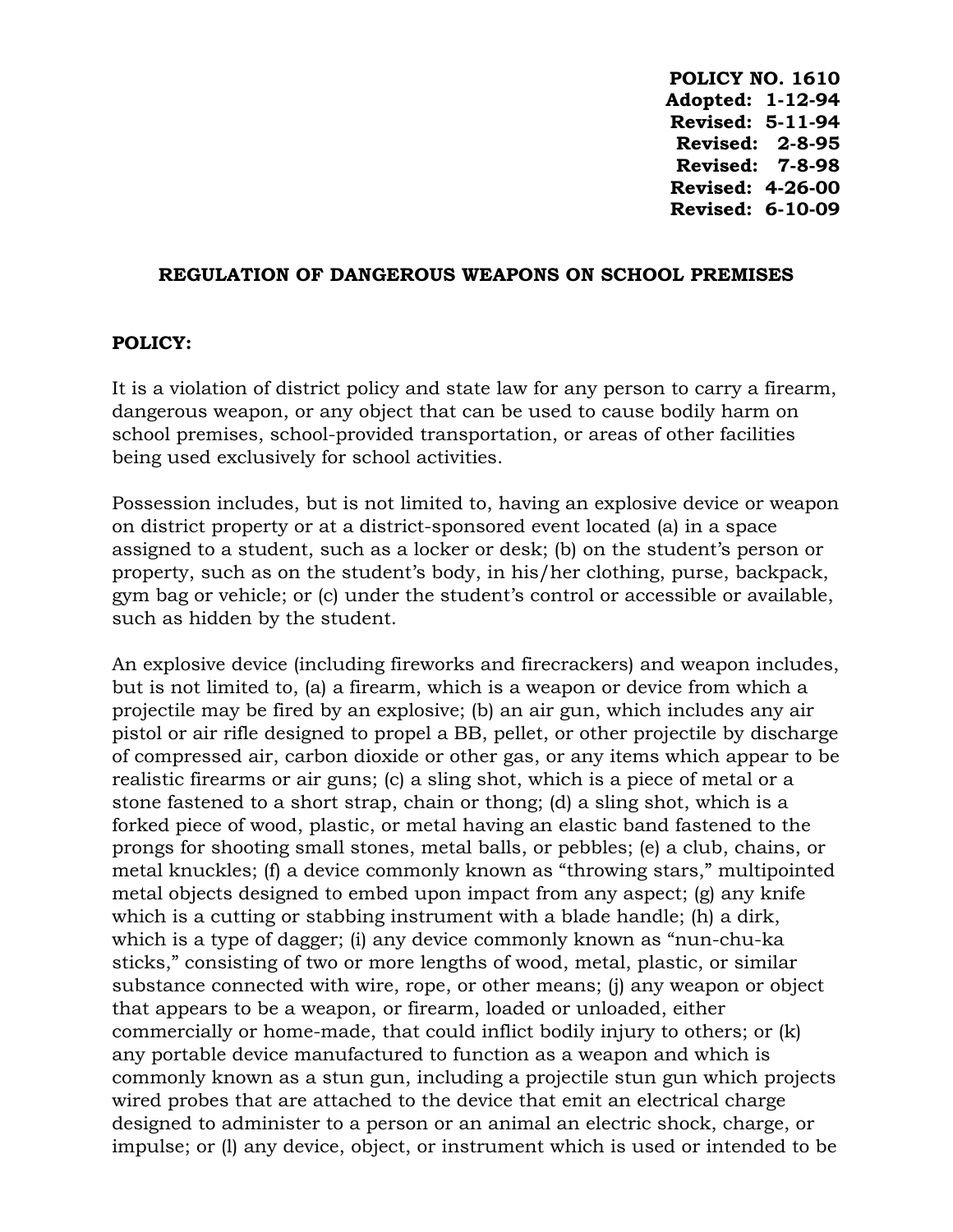used as a weapon with the intent to injure a person by an electric shock, charge, or impulse.

The Superintendent is directed to see that all school facilities post "Gun-Free Zone" signs and that all violations of this policy and RCW 9.41.280 are reported annually to the Superintendent of Public Instruction.

The following persons may carry firearms into school buildings, as necessary although students engaged in these activities are restricted to the possession of rifles on school premises:

- A. Persons engaged in military, law enforcement, or school district security activities;
- B. Persons involved in a school authorized convention, showing a demonstration, lecture, or firearm safety course;
- C. Persons competing in school authorized firearm or air gun competitions; and
- D. Any federal, state, or local law enforcement officer.

The following persons over eighteen years of age and not enrolled as students may have firearms in their possession on school property outside of school buildings:

- A. Persons with concealed weapons permits issued pursuant to RCW 9.41.070 who are picking up or dropping off students; and
- B. Persons conducting legitimate business at the school and in lawful possession of a firearm or dangerous weapon if the weapon is secured within an attended vehicle, is unloaded and secured in a vehicle, or is concealed from view in a locked, unattended vehicle.

Persons may bring dangerous weapons, other than firearms, onto school premises if the weapons are lawfully within the persons' possession and are to be used in a school-authorized martial arts class.

Persons between fourteen and eighteen years of age with written parental or guardian permission on file in the school office may possess personal protection spray devices on school property. Persons over the age of eighteen may have in their possession personal protection spray devices on school property provided that written notification of such possession is on file in the school office. No one under eighteen years of age may deliver such devices, nor may anyone eighteen years or older deliver a spray device to anyone under fourteen or to anyone between fourteen and eighteen who does not have parental permission on file.

Spray devices may not be used other than in self-defense as defined by state law. Possession, transmission, or use of personal protection spray devices under any other circumstance is a violation of district policy.